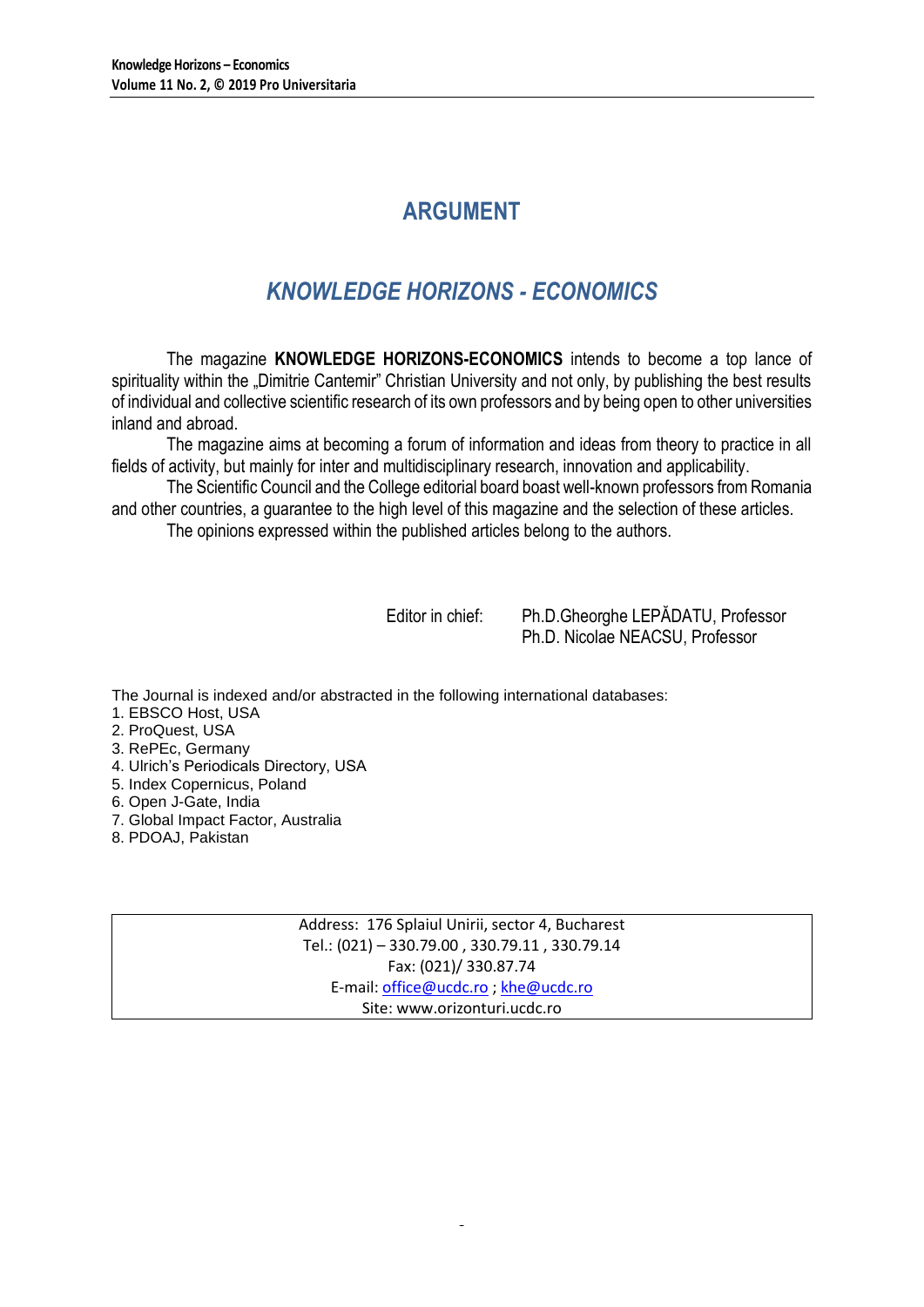# **"DIMITRIE CANTEMIR" CHRISTIAN UNIVERSITY ROMANIA**

# *"KNOWLEDGE HORIZONS – ECONOMICS"*

**Papers presented with the occasion of the following conferences:**

### Annual Scientific National Conference on **"THE FISCAL POLICY OF ROMANIA AND ITS IMPACT ON THE DEVELOPMENT OF THE ROMANIAN SOCIETY"**

6<sup>th</sup> Edition, of the Institute of Multidisciplinary Scientific Research, February 2019, organized by the "Dimitrie Cantemir" Christian University

Annual Scientific National Conference on

**"CONJUNCTURE AND NEW TRENDS IN THE ECONOMIC DEVELOPMENT"**

8<sup>th</sup> Edition, of the Institute of Multidisciplinary Scientific Research, March 2019, organized by the "Dimitrie Cantemir" Christian University

 Annual Scientific National Conference with International Participation on **"TOURISM – THE CHANCE OF OUR NATIONAL ECONOMY"**

5<sup>th</sup> Edition, of the Institute of Multidisciplinary Scientific Research, May 2019, organized by the "Dimitrie Cantemir" Christian University

> **Editor in chief:** Ph.D. Gheorghe LEPĂDATU, Professor

**Executive Editor:** Ph.D. Nicolae NEACŞU, Professor

**Editorial Secretary:** Ph.D.Carmen Judith GRIGORESCU, Senior Lecturer Ph.D. Daniela PENU, Senior Lecturer Ph.D. Alina SOLOMON, Lecturer

> **DTP & WEB Assistant Editor:** Dana ALEXIU

> > **P-ISSN: 2069-0932 E-ISSN: 2066-1061**

## **Volume 11 (2019), No. 2 / 2019**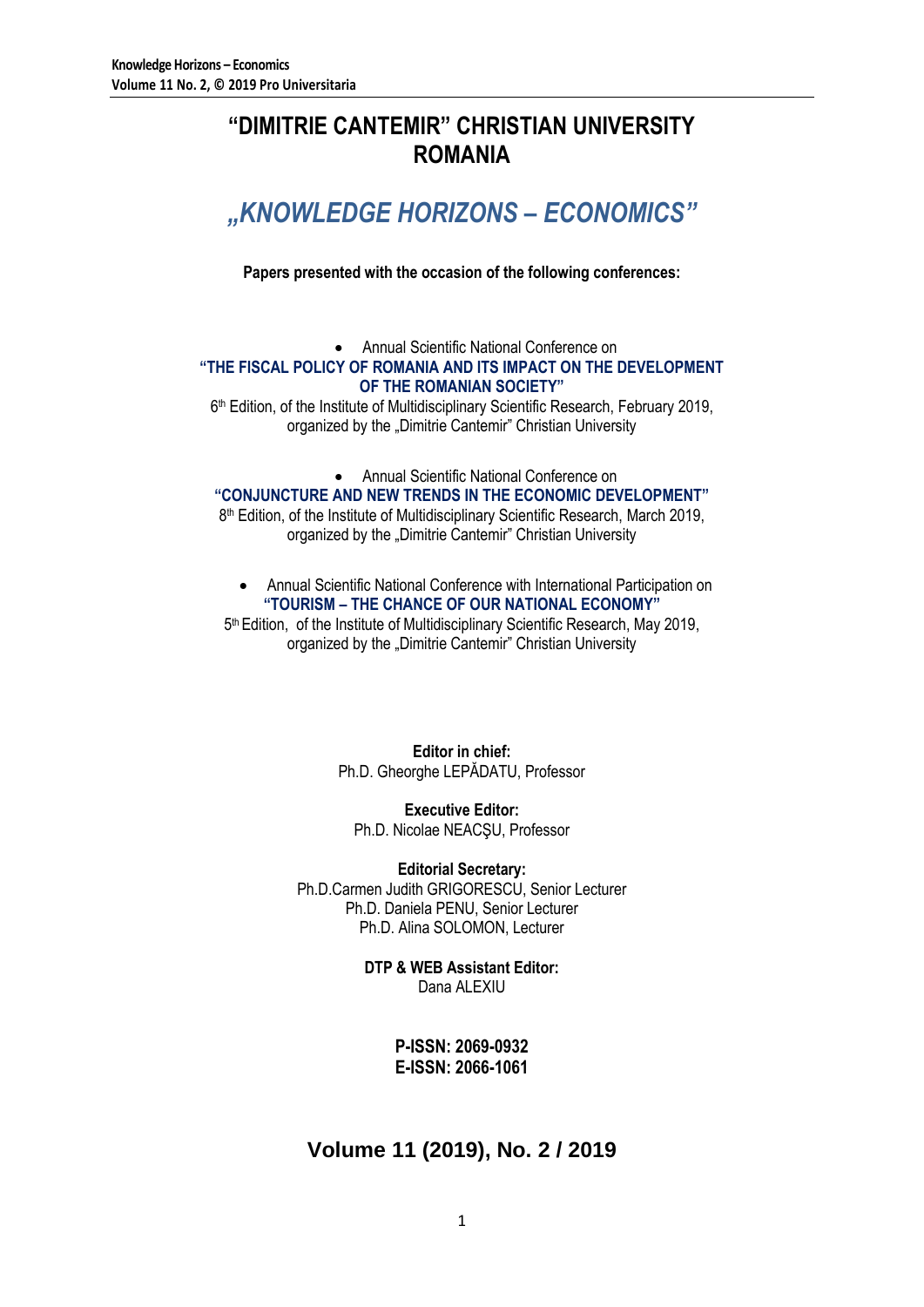## **"DIMITRIE CANTEMIR" CHRISTIAN UNIVERSITY ROMANIA** *"KNOWLEDGE HORIZONS – ECONOMICS"*

### **PRESIDENTS**

Ph.D. **Momcilo Luburici, Professor – President of "Dimitrie Cantemir" Christian University, Founder Ph.D. Corina Adriana Dumitrescu.** Professor – President of "Dimitrie Cantemir" Christian University Senate. F Professor – President of "Dimitrie Cantemir" Christian University Senate, Founder Ph.D. **Cristiana Cristureanu,** Professor – Rector of "Dimitrie Cantemir" Christian University

### **EDITORIAL BOARD**

Academician Ioan Lucian Albu, Romanian Academy Academician Gheorghe Zaman, Romanian Academy Academician Grigore Belostecinic Academy of Science, Republic of Moldova Ph.D.Cristiana Cristureanu, Professor, ''Dimitrie Cantemir'' Christian University, Romania Ph.D. Georgeta Ilie, Professor, ''Dimitrie Cantemir'' Christian University, Romania Ph.D. Gheorghe Lepadatu, Professor, "Dimitrie Cantemir" Christian University, Romania Ph.D. Nicolae Neacsu, Professor ''Dimitrie Cantemir'' Christian University, Romania Ph.D.Florence Benoit Rohmer, Professor, Universite Robert Schuman, Strasbourg Ph.D. Vasilis Takoudis., Professor, Labour Institute GSEE-ADEDY, Greece Ph.D. Daviva Jureviciene, Professor, Mycolas Romeris University, Vilnius, Lithuania Ph.D. Stefano Azzali, Professor, Universita Studes of Panama, Italy Ph.D. Yuriy Lopatynskyy, Professor, Yuriy Fedkovych Chenivtsi National University, Ukraine Ph.D. Victor Munteanu, Professor, ''Dimitrie Cantemir'' Christian University, Romania Ph.D. Marinella Turdean, Professor ''Dimitrie Cantemir'' Christian University, Romania Ph.D. Alexandru Ţugui, Professor, ''Alexandru Ioan Cuza'' University Iaşi, Romania Ph.D.Marian Pompiliu Cristescu, Senior Lecturer, "Lucian Blaga" University Sibiu, Romania Ph.D. Valentina Zaharia, Professor, ''Dimitrie Cantemir'' Christian University, Romania Ph.D. Grațiela Ghic, Senior Lecturer, ''Dimitrie Cantemir'' Christian University, Romania Ph.D. Eugen Nicolaescu, Professor, ''Dimitrie Cantemir'' Christian University, Romania Ph.D. Cristina Balaceanu, Professor, ''Dimitrie Cantemir'' Christian University, Romania Ph.D. Luminita Dragne, Professor, ''Dimitrie Cantemir'' Christian University, Romania Ph.D. Sorinel Capusneanu, Senior Lecturer, ''Dimitrie Cantemir'' Christian University, Romania Ph.D. Dragos Radulescu, Professor, ''Dimitrie Cantemir'' Christian University, Romania Ph.D. Emilia Pascu, Senior Lecturer, ''Dimitrie Cantemir'' Christian University, Romania Ph.D. Vadim Dumitrascu, Senior Lecturer, ''Dimitrie Cantemir'' Christian University, Romania

Ph.D. Rodica Tirlea, Senior Lecturer, ''Dimitrie Cantemir'' Christian University, Romania

Ph.D. Liliana Constantinescu, Senior Lecturer, ''Dimitrie Cantemir'' Christian University, Romania Ph.D. Andreea Băltăreţu, Senior Lecturer, ''Dimitrie Cantemir'' Christian University, Romania Ph.D. Gheorghe H. Popescu, Professor, ''Dimitrie Cantemir'' Christian University, Romania Ph.D. Ionel Bostan, Professor, ''Stefan cel Mare'' University of Suceava, Romania Ph.D. Constanța Chițiba, Professor, ''Dimitrie Cantemir'' Christian University, Romania Ph.D. Radu Danciu, Senior Lecturer, ''Dimitrie Cantemir'' Christian University, Romania Ph.D. Gabriel I. Năstase, Senior Lecturer, Academy Scientists, Romania Ph.D.Roxana Liliana Ionescu, Senior Lecturer, ''Dimitrie Cantemir'' Christian University, Romania Ph.D.Adina Musetescu, Senior Lecturer, ''Dimitrie Cantemir'' Christian University, Romania Ph.D. Mihaela Muresan, Professor ''Dimitrie Cantemir'' Christian University, Romania Ph.D. Daniel Stefan, Senior Lecturer, ''Dimitrie Cantemir'' Christian University, Romania Ph.D. Doina Maria Tilea, Senior Lecturer, ''Dimitrie Cantemir'' Christian University, Romania Ph.D. Anca Cristea, Senior Lecturer, ''Dimitrie Cantemir'' Christian University, Romania Ph.D. Agata Mihaela Popescu, Senior Lecturer, ''Dimitrie Cantemir'' Christian University, Romania Ph.D. Ancuta Gianina Opre, Senior Lecturer, ''Dimitrie Cantemir'' Christian University, Romania Ph.D. Tatiana Dosescu, Lecturer, ''Dimitrie Cantemir'' Christian University, Romania Ph.D. Luminita Jalba, Senior Lecturer, ''Dimitrie Cantemir'' Christian University, Romania Ph.D. Roxana Dumitrascu, Senior Lecturer, ''Dimitrie Cantemir'' Christian University, Romania Ph.D. Cezar Militaru, Senior Lecturer., ''Dimitrie Cantemir'' Christian University, Romania Ph.D. Bogdanel Dragut, Senior Lecturer, ''Dimitrie Cantemir'' Christian University, Romania Ph.D. Camelia Pavel, Senior Lecturer, ''Dimitrie Cantemir'' Christian University, Romania Ph.D. Narcisa Isaila, Senior Lecturer, ''Dimitrie Cantemir'' Christian University, Romania Ph.D. Adina Pavel, Lecturer, ''Dimitrie Cantemir'' Christian University, Romania Ph.D. Adriana Zanfir, Lecturer, ''Dimitrie Cantemir'' Christian University, Romania Ph.D. Mirela Niculae, Assistent,

Dr. Ec. Sorin Adrian Robu – InfoFisc Bucharest, Romania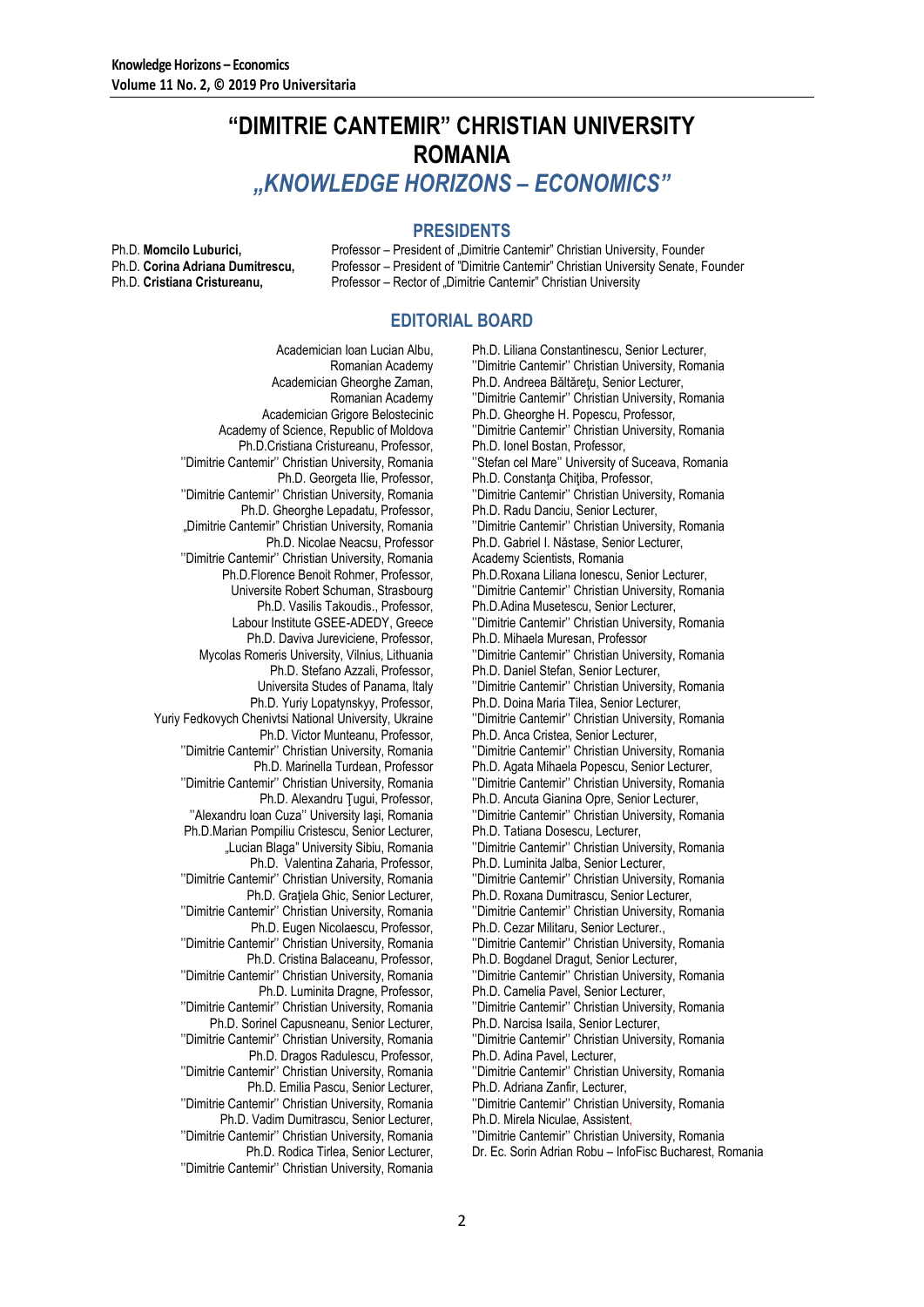# **"DIMITRIE CANTEMIR" CHRISTIAN UNIVERSITY ROMANIA** *"KNOWLEDGE HORIZONS – ECONOMICS"*

## **SCIENTIFIC BOARD**

Ph.D. **Momcilo Luburici,** Professor – President of "Dimitrie Cantemir" Christian University, Founder Ph.D. **Corina Adriana Dumitrescu,** Professor – President of "Dimitrie Cantemir" Christian University Senate, Founder Ph.D. **Cristiana Cristureanu,** Professor – Rector of "Dimitrie Cantemir" Christian University

Academician Grigore Belostecinic Academy of Science, Republic of Moldova Ph.D.Cristiana Cristureanu, Professor, ''Dimitrie Cantemir'' Christian University, Romania Ph.D. Georgeta Ilie, Professor, ''Dimitrie Cantemir'' Christian University, Romania Ph.D. Gheorghe Lepadatu, Professor, "Dimitrie Cantemir" Christian University, Romania Ph.D. Nicolae Neacsu, Professor ''Dimitrie Cantemir'' Christian University, Romania Ph.D. Victor Munteanu, Professor, ''Dimitrie Cantemir'' Christian University, Romania Ph.D., Marinella Turdean, Professor ''Dimitrie Cantemir'' Christian University, Romania Ph.D. Alexandru Tugui, Professor, ''Alexandru Ioan Cuza'' University Iaşi, Romania Ph.D. Eugen Nicolaescu, Professor, ''Dimitrie Cantemir'' Christian University, Romania Ph.D. Cristina Balaceanu, Professor, ''Dimitrie Cantemir'' Christian University, Romania Ph.D. Rodica Tirlea, Senior Lecturer, ''Dimitrie Cantemir'' Christian University, Romania Ph.D. Liliana Constantinescu, Senior Lecturer, ''Dimitrie Cantemir'' Christian University, Romania Ph.D. Ionel Bostan, Professor, ''Stefan cel Mare'' University of Suceava, Romania

Academician Ioan Lucian Albu, Romanian Academy<br>
Ph.D. Radu Danciu, Senior Lecturer, Academy Philippine University Orgination University ''Dimitrie Cantemir'' Christian University, Romania Academician Gheorghe Zaman, Romanian Academy Ph.D. Gabriel I. Năstase, Senior Lecturer, Academy Scientists, Romania Ph.D. Roxana Liliana Ionescu, Senior Lecturer, ''Dimitrie Cantemir'' Christian University, Romania Ph.D.Adina Musetescu, Senior Lecturer, ''Dimitrie Cantemir'' Christian University, Romania Ph.D. Doina Maria Tilea, Senior Lecturer, ''Dimitrie Cantemir'' Christian University, Romania Ph.D. Anca Cristea, Senior Lecturer, ''Dimitrie Cantemir'' Christian University, Romania Ph.D. Tatiana Dosescu, Lecturer, ''Dimitrie Cantemir'' Christian University, Romania Ph.D. Luminita Jalba, Senior Lecturer, ''Dimitrie Cantemir'' Christian University, Romania Ph.D. Roxana Dumitrascu, Senior Lecturer, ''Dimitrie Cantemir'' Christian University, Romania Ph.D. Camelia Pavel, Senior Lecturer, ''Dimitrie Cantemir'' Christian University, Romania Ph.D. Daniela Penu, Senior Lecturer, ''Dimitrie Cantemir'' Christian University, Romania Ph.D. Narcisa Isaila, Senior Lecturer, ''Dimitrie Cantemir'' Christian University, Romania Ph.D. Adina Pavel, Lecturer, ''Dimitrie Cantemir'' Christian University, Romania Ph.D. Adriana Zanfir, Lecturer, ''Dimitrie Cantemir'' Christian University, Romania Ph.D. Mirela Niculae, Assistent, ''Dimitrie Cantemir'' Christian University, Romania

Dr. Ec. Sorin Adrian Robu – InfoFisc Bucharest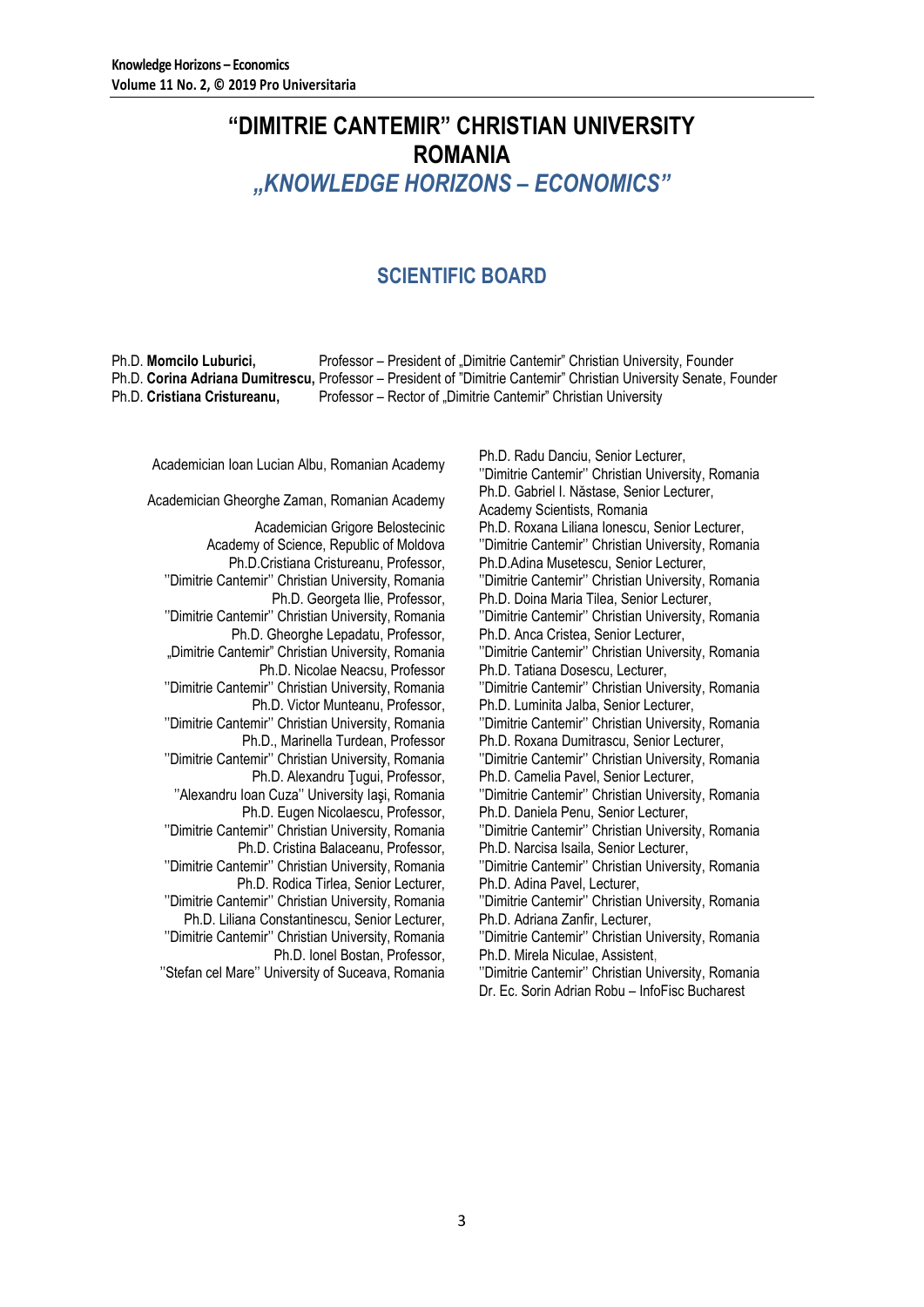**The Conferences are organized by "Dimitrie Cantemir" Christian University, Romania, through the** 

**Multidisciplinary Scientific Research Institute (I.C.S.M.) – Bucharest, Romania.**

**Ph.D. Gheorghe Lepadatu, Professor – Coordinator, I.C.S.M. Ph. D. Nicolae Neacsu, Professor – Deputy Coordinator, I.C.S.M.**

> **EDITOR IN CHIEF: Professor Gheorghe Lepădatu Ph.D.**

**EDITORIAL SECRETARY:** Senior Lecturer Carmen Judith Poenaru Grigorescu Ph.D. Senior Lecturer Daniela Penu Ph.D. Ph.D. Alina Solomon, Lecturer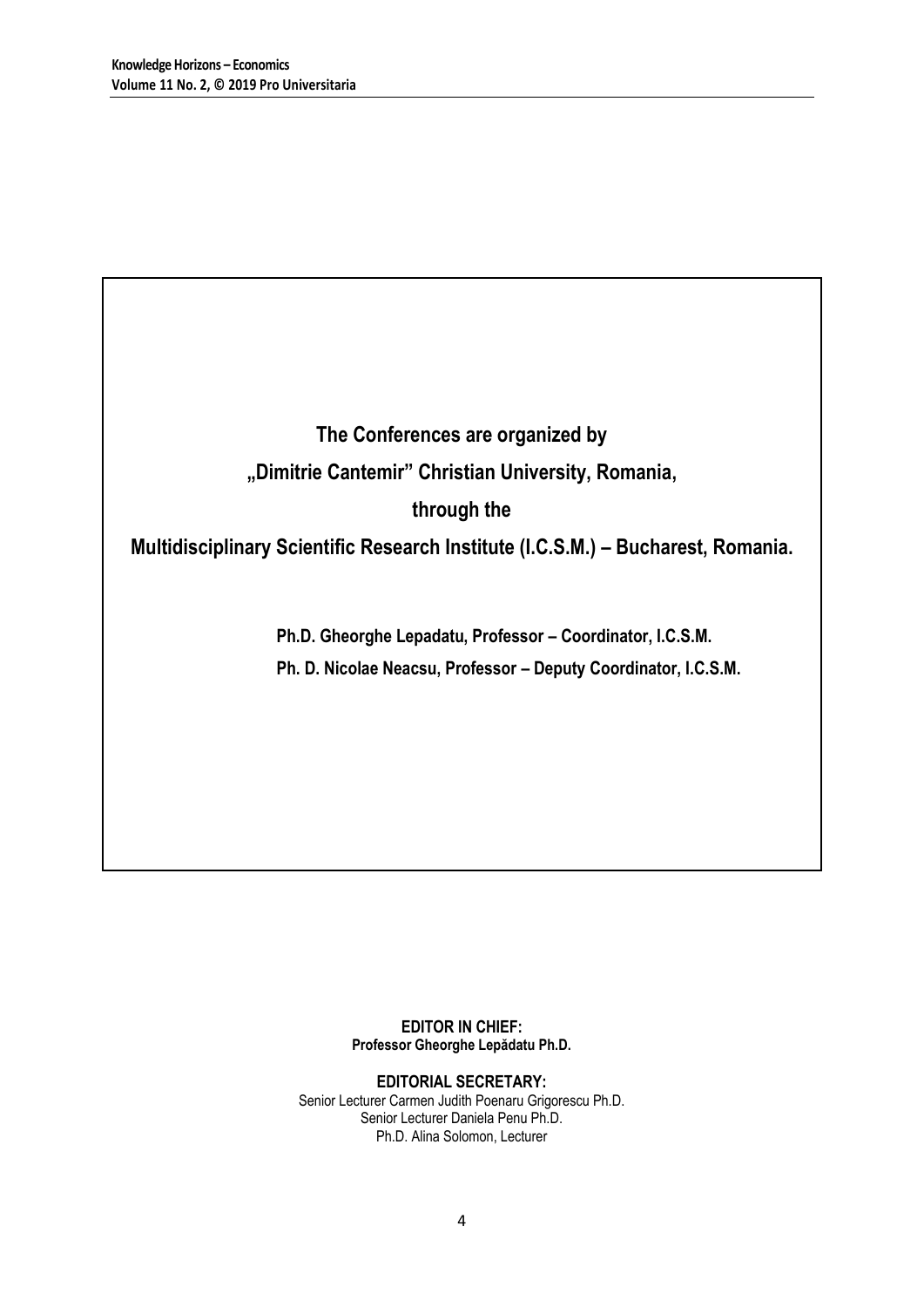## *Table of contents*

| Reporting Web Application For Olap Cubes                                                                                                                             | 8   |
|----------------------------------------------------------------------------------------------------------------------------------------------------------------------|-----|
| Incertitude Managing - From The Classic Risk To The Intelligence Concept                                                                                             | 20  |
| New Marketing Solutions For IoT Market                                                                                                                               | 26  |
| Evaluation of Management Efficiency According To The Corporation Market Cost                                                                                         | 32  |
| <b>Big Data And Business Opportunities</b>                                                                                                                           | 38  |
| The Classic Regression Model (Using Tests T and F)                                                                                                                   | 44  |
| Some Comments Regarding The Global Credit Risk And Business Environment                                                                                              | 52  |
| Comments On Some Methods And Instruments For Evaluation Of The Corporate Economic Efficiency                                                                         | 60  |
| SWOT Analysis Of The Public Procurement System In Romania                                                                                                            | 66  |
| <b>ERP For Small And Medium Companies</b>                                                                                                                            | 77  |
| Tourism Monitoring Using Existing Statistical Data: Comparison Between Călimănești-Căciulata Resort And The Main<br>SPA Resorts in Romania                           | 83  |
| UNESCO World Heritage Sites In Bucovina - An Opportunity For The Sustainable Development Of Tourism                                                                  | 91  |
| The Appearance And Development Of Corporate Relations                                                                                                                | 99  |
| Tax Evasion vs. Tax Avoidance                                                                                                                                        | 110 |
| Walk of Peace - Capitalization Of The World War I Heritage Through Tourism<br>Roxana Maria AȘTEFĂNOAIEI, Doru Marian TUDORACHE, Camelia SURUGIU, Cristina Lixăndroiu | 120 |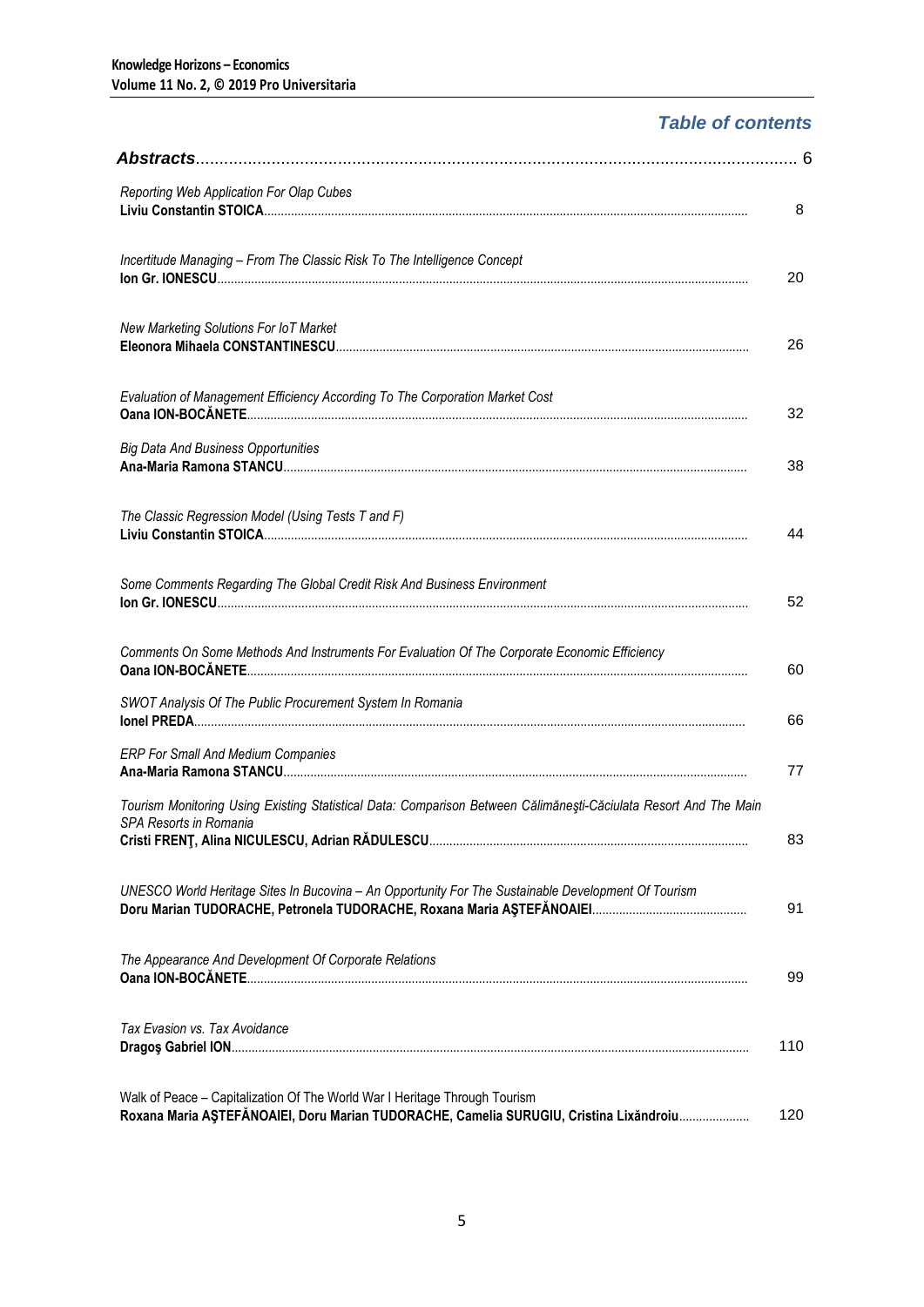### **ABSTRACTS KNOWLEDGE HORIZONS - ECONOMICS, Volume 11, Issue 2 / 2019**

#### *Reporting WEB Applicatiom For Olap Cubes* **Liviu Constantin STOICA**

PhD, Academy of Economic Studies, Bucharest, Romania, Email: [stoica.liviu.constantin@gmail.com](mailto:stoica.liviu.constantin@gmail.co)

**Abstract:** *In the article entitled "Web Reporting for Olap Cubes", the study was*  conducted in four parts. In the first part we made an introduction on the design of *decision support systems and multidimensional modeling. In the second part we conducted a study on data warehouses, and in the third part we studied the Olap systems. In the fourth part we created an application to create a web application for reports and cubes.*

**Key words:** *data warehouse, branch, olap system, uml* **JEL Codes: M1**

#### *Incertitude Managing – From The Classic Risk To The Intelligence Concept*

**Ion Gr. IONESCU**

PhD, Associate Professor, "Tomis" University, Faculty of Economic and Administratives Studies, Constanta, Romania, Email: iionescu\_levant@yahoo.ca

**Abstract:** *Our article could be considered, even innovating, through the treated topic. Intelligence theory is a new concept and still less well-known, but less exploited. We assume that it will not be long and will be known, but especially, successfully used, because its core and message are related to the risk, as an element that always lies all over, with or without human will. We rely heavily on the novelty of the subject that is of great interest. However, to better understand the issue, we will go from the known classical risks to correlating the passage from classic to novelty.*

**Key words:** *management, incertitude, risk, intelligence* **JEL Codes: G32, G34**

#### *New Marketing Solutions For IoT Market* **Eleonora Mihaela CONSTANTINESCU**

"Dimitrie Cantemir" Christian University, Bucharest, Romania, Email: [mihaconst14@gmail.c](mailto:mihaconst14@gmail.)om

**Abstract:** *The Internet of Things (IoT) marks a new stage of evolution of the information society and affects not only the business environment, but also the way of configuring human civilization. IoT opens, beyond technological approaches, vision changes on urban megastructures, market mechanisms, consumption sustainability, and communication between human intelligence (HI) and artificial intelligence (AI). At the same time, IoT can be seen as a stimulating factor for a new industry that can operate globally and which uses and potentiates new marketing tools.*

**Key words:** *IoT, Artificial Intelligence (AI), big data, cloud computing, digital ecosystem, sustenability, smart city* **JEL Codes: M31, O33**

#### *Evaluation of Management Efficiency According To The Corporation Market Cost*

**Oana ION-BOCANETE**

PhD, Lecturer, "Tomis" University of Constanta, Faculty of Economic and Administrative Studies, Romania, E-mail[: oana\\_bocanete@yahoo.com](mailto:oana_bocanete@yahoo.com)

**Abstract:** *The stated purpose of this article is to understand what the corporate cost of the corporation is and how it manifests itself in the real economy, then use it as a tool for assessing the effectiveness of management. Basically, for the*  realization of this article, we have gone from a problem-chheia, namely, the lack of *adequate mechanisms (insufficiency) to assess the efficiency of corporate management. We believe that such mechanisms would allow the precise marking, role and contribution of each of the parties involved in corporate relations and, respectively, to base effective communications, to set concrete management tasks, to control their realization, and to adjust them to motivation and incentive systems. The methodology used is analytical. Our conclusions are in the Conclusions subsection, distinct, last of this paper.*

**Key words:** *evaluation, management, market cost, corporation*

**JEL Codes: G30**

### *Big Data And Business Opportunities*

**Ana-Maria Ramona STANCU** PhD, Lecturer, "Spiru Haret" University, Bucharest, Romania, Email: ana\_maria\_ramona@yahoo.com

**Abstract:** *In this article titled "Big Data and Business Opportunities," an article I was trying to present in two parts. In the first part we made an introduction to everything that means Big Data starting from the basic notion called large volumes of data, then we presented their characteristics followed by data analysis. In the second part we presented Big Data in Business, that is, we presented its use in telecommunication, financial organizations and other..* **Key words:** *business, data analysis, Big Data, company*

**JEL Codes: M15**

#### *The Classic Regression Model (Using Tests T And F)* **Liviu Constantin STOICA**

PhD, Academy of Economic Studies, Bucharest, Romania, Email:<br>[stoica.liviu.constantin@gmail.com](mailto:stoica.liviu.constantin@gmail.co)

**Abstract:** *In this article entitled "The classic Regression Model," the study was*  **conducted** in three parts. In the first part we introduced an introduction to the *regression, after which in the second part I studied linear linear regression. In this*  part we studied the slope and the least squares method with which we made the *regression equations. In the last part we made a demonstration application on regression, an application that was made with SPSS.* **Key words:** *links, slope, regression, statistics, variables* **JEL Codes: M1**

 *Some Comments Regarding The Global Credit Risk And Business Environment*

**Ion Gr. IONESCU**

PhD Associate Professor, "Tomis" University of Constanta, Faculty of Economic and Administrative Studies, Romania, E-mail: ionescu\_levant@yahoo.ca

**Abstract:** *The starting point of the article is that the issue of globalization is extremely ruthless and we need to make some clarifications on a few aspects: the expansion of global capital flows, the influence of marketing that has become "devoratory", the instability and financial mechanisms, mergers and acquisitions, etc. On such a vast issue, it is necessary to analyze, not only to understand the mechanisms that create the dynamics from the content of which derive a series of classical risks, but also some specific macroeconomics at the level, regional, international and global. We have no claim that we have solved the issue, but we believe that an order of ideas in global credit risk has made it possible.* **Key words:** *risk, globalization, credit, business environment* **JEL Codes: G32, G34**

#### *Comments On Some Methods And Instruments For Evaluation Of The Corporate Economic Efficiency* **Oana ION-BOCANETE**

PhD, Lecturer, "Tomis" University of Constanta, Faculty of Economic and Administrative Studies, Romania, E-mail: **oana\_bocanete@yahoo.com** 

**Abstract:** *The main purpose of this article is that to analyze into a deeply analytical maniere, issues about the corporate environment, on the managerial side, more precisely the measure of economic efficiency, knowing that only a convincing, flexible and pragmatic approach, more acute and as close as possible by the specificity of corporate activity, can produce - randamment, valued through sales*  and profit. The methodology used in the research consisted of studying the *bibliography and drawing conclusions and structuring them, chronologically, in order to identify their differences, typology and evolution over time. The conclusions are found at the end of this article.*

**Key words:** *methods, instruments, evaluation, efficiency, corporation* **JEL Codes: B40, G39**